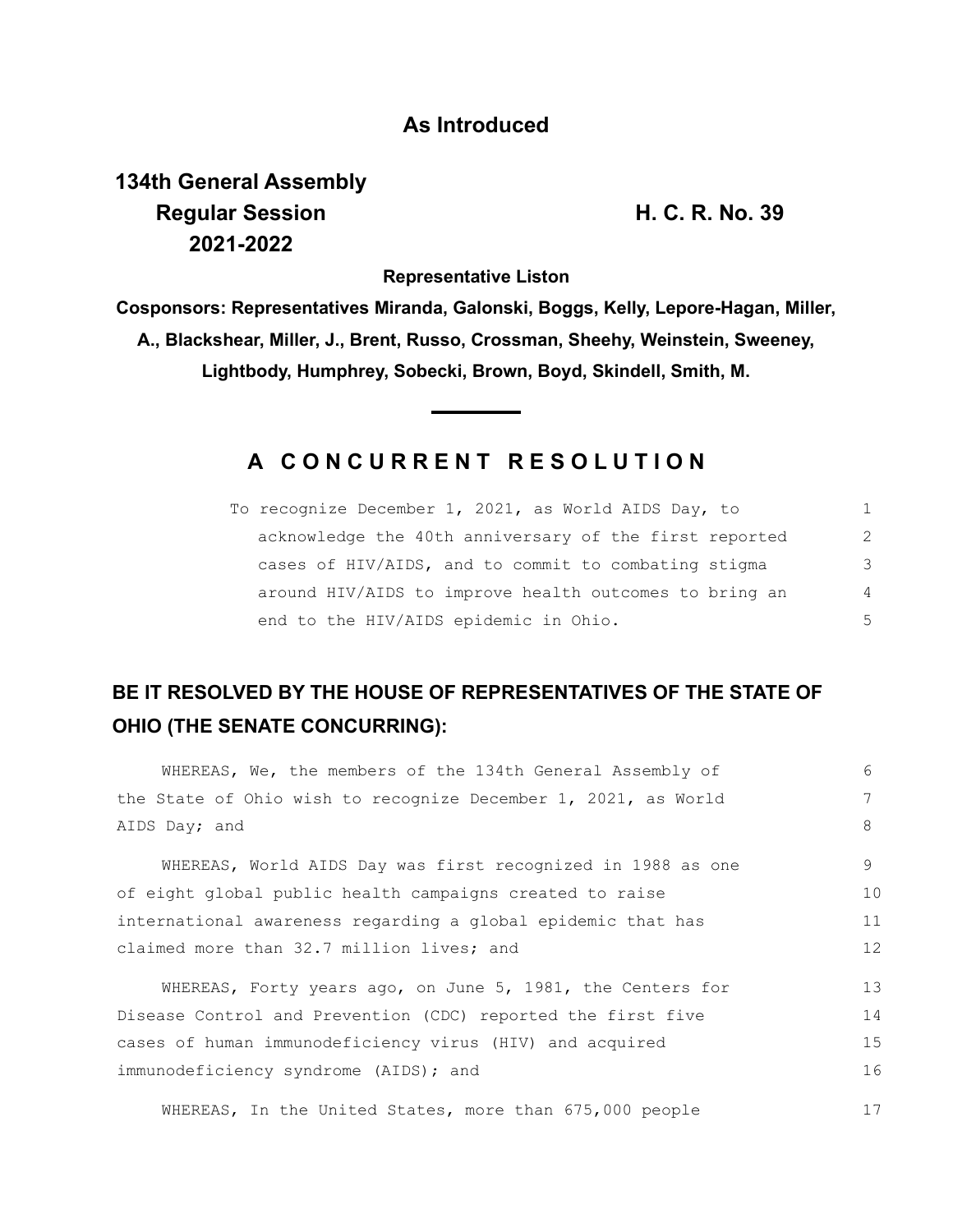#### **H. C. R. No. 39 Page 2 As Introduced**

| have died of complications from AIDS since the beginning of the  | 18 |  |  |  |  |
|------------------------------------------------------------------|----|--|--|--|--|
| epidemic, including 14,160 Ohioans; and                          | 19 |  |  |  |  |
| WHEREAS, According to the Ohio Department of Health, the         | 20 |  |  |  |  |
| rate of new diagnosis of HIV/AIDS among Black Ohioans is more    | 21 |  |  |  |  |
| than seven times that for White Ohioans, and the rate for        | 22 |  |  |  |  |
| Hispanic and Latina/Latino Ohioans is nearly three times that    | 23 |  |  |  |  |
| for White Ohioans; and                                           | 24 |  |  |  |  |
| WHEREAS, In addition to the disproportionate rates of new        | 25 |  |  |  |  |
| transmissions of HIV/AIDS among Black, Hispanic, and             | 26 |  |  |  |  |
| Latina/Latino Ohioans, men who have sex with men, youth, people  | 27 |  |  |  |  |
| who inject drugs, transgender and nonbinary individuals, people  | 28 |  |  |  |  |
| who have experienced incarceration, and sex workers are also     | 29 |  |  |  |  |
| disproportionately at risk of HIV; and                           | 30 |  |  |  |  |
| WHEREAS, Today, the CDC estimates that more than 1.1             | 31 |  |  |  |  |
| million people in the United States are currently living with    | 32 |  |  |  |  |
| HIV, including nearly 25,000 Ohioans; and                        | 33 |  |  |  |  |
| WHEREAS, The national Ending the HIV Epidemic's (EHE) goal       | 34 |  |  |  |  |
| is to reduce new HIV infections by 90 per cent by 2040 by        | 35 |  |  |  |  |
| implementing strategies related to the plan's four pillars:      | 36 |  |  |  |  |
| Diagnose, Treat, Prevent, and Respond. Under the EHE plan, three | 37 |  |  |  |  |
| CDC identified Ohio counties strategically collaborate with the  | 38 |  |  |  |  |
| CDC and local public health departments, community service       | 39 |  |  |  |  |
| agencies, and HIV health care providers to implement local       | 40 |  |  |  |  |
| activities to support the national framework; and                | 41 |  |  |  |  |
| WHEREAS, The Ohio Department of Health administers funds         | 42 |  |  |  |  |
| and convenes work groups with Ohio counties to quide local       | 43 |  |  |  |  |
| planning activities in an effort to diagnose, treat, and prevent |    |  |  |  |  |
| HIV; and                                                         | 45 |  |  |  |  |
| WHEREAS, Ohio has the ability to continue building upon the      | 46 |  |  |  |  |
| advancements of the last four decades and effectively end the    | 47 |  |  |  |  |
| HIV epidemic, and to do so, we, the members of the 134th General | 48 |  |  |  |  |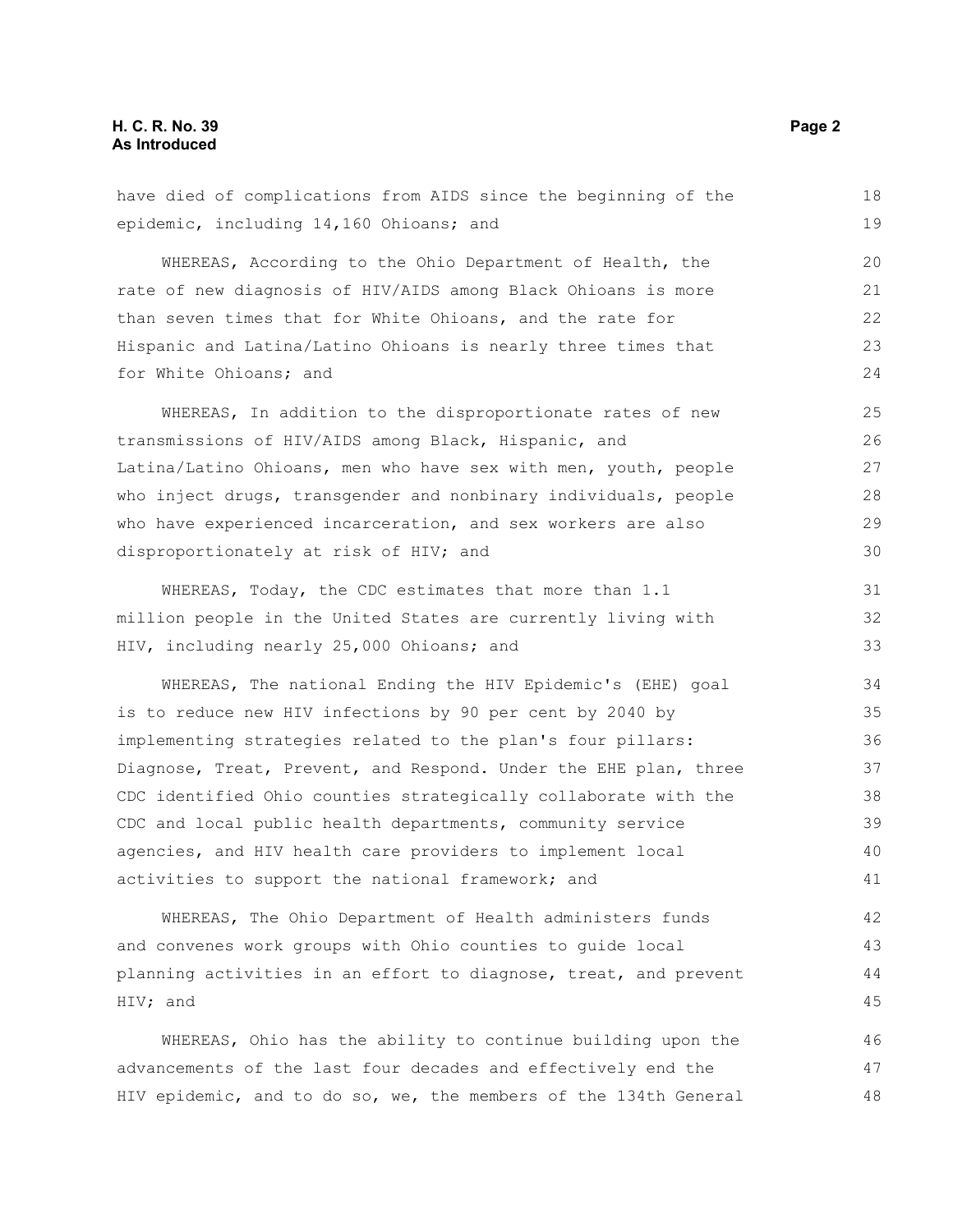#### **H. C. R. No. 39 Page 3 As Introduced**

Assembly of the State of Ohio, must acknowledge and support the many medical advances that have improved health outcomes for individuals living with or at risk of HIV; and

WHEREAS, In recent years clinical evidence has firmly established that people living with HIV who achieve and maintain an undetectable viral load through daily adherence to antiretroviral therapy cannot sexually transmit the virus to others, otherwise known as Undetectable = Untransmittable  $(U=U)$ . Additionally, advances in preventative medicine are available for those who may be at risk of contracting HIV. Pre-exposure prophylaxis (PrEP) is a once daily medicine that is highly effective in preventing HIV; and therefore, U=U and PrEP are important tools to end the HIV epidemic; and 52 53 54 55 56 57 58 59 60 61

WHEREAS, A comprehensive approach to ending the HIV epidemic in Ohio requires the removal of barriers to implementing effective diagnosis, treatment, and prevention methods. Stigma as well as HIV criminalization laws undercut the ability to effectively prevent and treat HIV because they act as a deterrent to individuals knowing their status and treating or preventing the spread of HIV; now therefore be it

RESOLVED, That we, the members of the 134th General Assembly of the State of Ohio, recognize December 1, 2021, as World AIDS Day; and be it further

RESOLVED, That we, the members of the 134th General Assembly of the State of Ohio, acknowledge the 40th anniversary of the first reported cases of HIV/AIDS, and commit to combating stigma; and be it further

RESOLVED, That we, the Members of the 134th General Assembly of the State of Ohio, dedicate our efforts to support the end of the HIV/AIDS epidemic in Ohio; and be it further 76 77 78

RESOLVED, That the Clerk of the House of Representatives 79

49 50 51

69 70 71